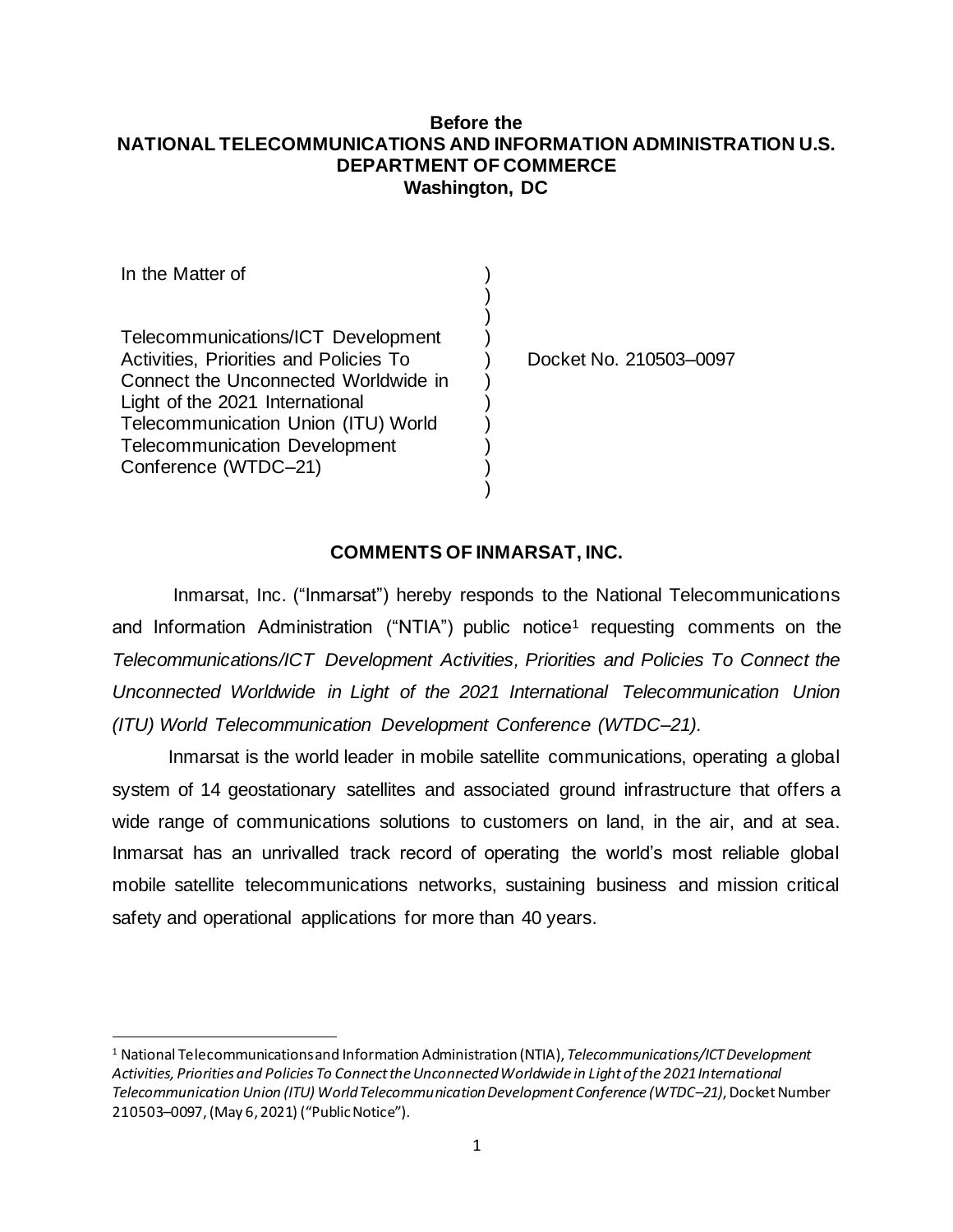In its work to close the digital divide, ITU-D prioritizes those who are most vulnerable and most in need, including those living in the world's least developed countries as well as marginalized communities everywhere, which would include remote areas in the U.S. that have little or no coverage. Inmarsat has been actively involved in the work of the ITU-D including actively contributing to and participating in all major meetings and programs.

Inmarsat has a long history of supporting ICT development activities and providing connectivity to unserved and underserved communities worldwide. For example, Inmarsat provided connectivity in remote villages in Benin and Nigeria for e-health2.

Inmarsat fully supports the efforts of the Administration, the Department of Commerce (DOC) and the National Telecommunications and Information Administration (NTIA) in this area and respectfully provides its views on the questions below.

#### **1. ICT Development Priorities**

## **(a) Over the next five years, what should the U.S. government priorities be for telecommunications/ICT development?**

The U.S. government priorities for telecommunications/ICT development should focus on ensuring that its policies and regulations are balanced and technology neutral, supporting the use of a mix of technologies which is to only true path for no one to be left behind. Solutions based on multiple technologies can speed up the time to connect communities and can reduce the cost of roll-out. Therefore, it is essential to have a balanced allocation of spectrum across all services and all industries so that everyone, even those in rural or remote areas, may be connected.

<sup>&</sup>lt;sup>2</sup> See "Inmarsat brings life-saving connectivity to remote African village", Inmarsat,

[https://www.inmarsat.com/en/news/latest-news/enterprise/2014/inmarsat-brings-life-saving-connectivity](https://www.inmarsat.com/en/news/latest-news/enterprise/2014/inmarsat-brings-life-saving-connectivity-remote-african-village.html)[remote-african-village.html](https://www.inmarsat.com/en/news/latest-news/enterprise/2014/inmarsat-brings-life-saving-connectivity-remote-african-village.html). See also "Satellites for SDGS: Can satellite connectivity help nations achieve the United Nations' Sustainable Development Goals (SDGs)? Three diverse projects in Nigeria, Indonesia and the Philippines put our services to the test", Inmarsat, [https://www.inmarsat.com/en/sustainability/satellites-for](https://www.inmarsat.com/en/sustainability/satellites-for-sdgs.html)[sdgs.html](https://www.inmarsat.com/en/sustainability/satellites-for-sdgs.html)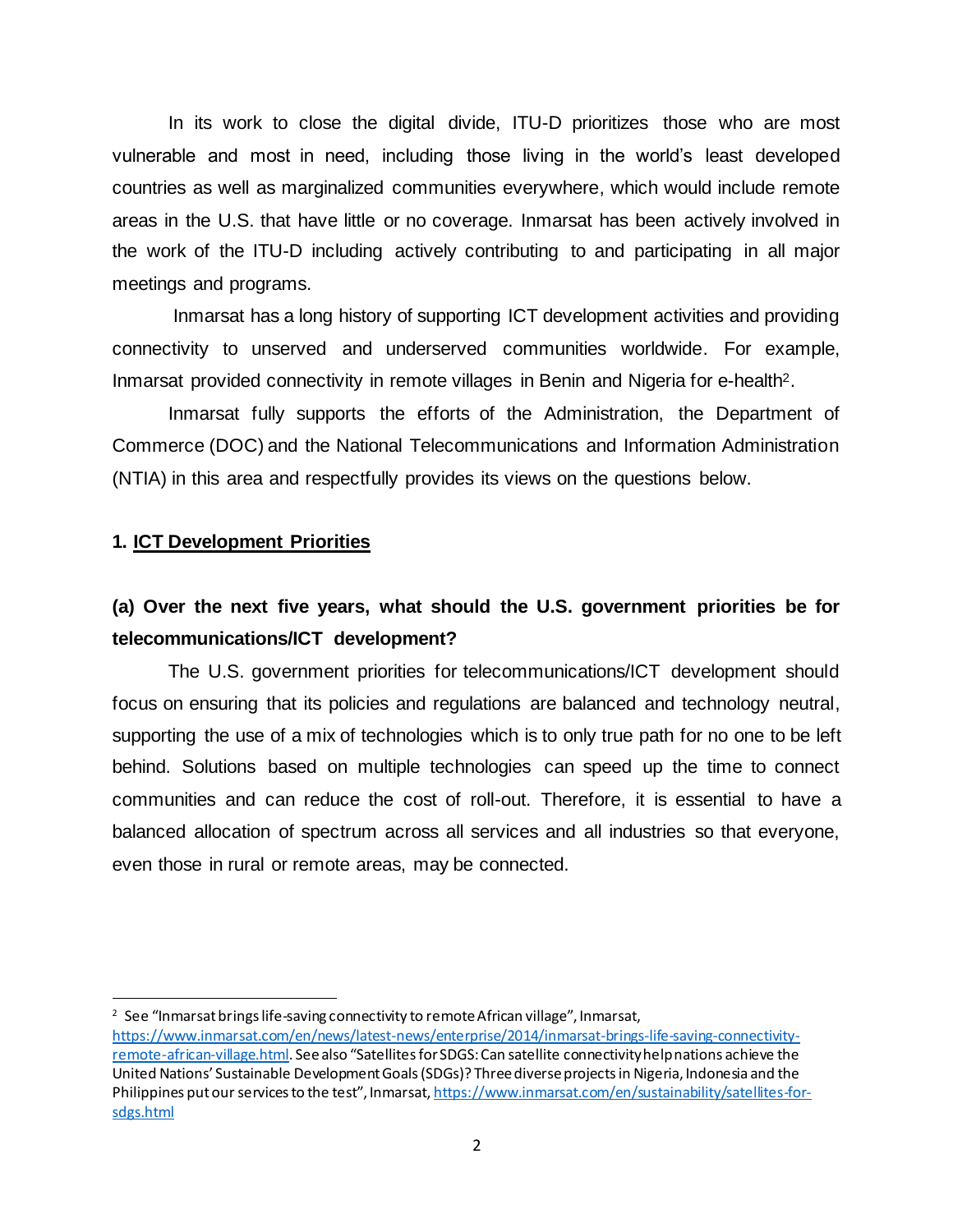**(b) Are there particular areas of focus for economic development, as well as telecommunications/ICT development that might help the United States align with developing countries' development interests?**

One relevant and timely area of focus for ICT development that might help the U.S. align with developing countries' development interests is connecting the unconnected. Digital technologies are at the forefront of development and provide a unique opportunity for countries to accelerate economic growth and connect citizens to services and jobs. In times of crisis, from natural disasters to pandemics such as the one the world experienced with COVID-19, digital technologies are what's keeping people, governments and businesses connected. They can unlock innovative solutions to complex development challenges and help countries skip traditional stages of development from digital banking to blockchain and telemedicine.<sup>3</sup>

Now more than ever, we all realize the importance of connecting people everywhere. The pandemic has demonstrated the absolute importance of connectivity. People who are not connected cannot really participate in society and do not have access to education, medicine, or the ability to work. With the COVID-19 pandemic, the digital divide has been exposed like never before. Billions of people are going online to stay in touch, attend schools, work and etc. during the pandemic. However, almost half of the world's population has no access to the internet, many of those are in developing countries. Therefore, by focusing on connecting the unconnected, the U.S. will align with developing countries' development interests.

#### **(c) What are valuable venues, forums, or methods to focus this work?**

The ITU is certainly a very valuable venue for addressing the issue of connecting the unconnected. The UN is also an important one as well as UNESCO. In addition, the Broadband Commission for Sustainable Development and the World Economic Forum are actively working on this matter. Moreover, the World Bank provides knowledge and financing to help close the global digital divide, and make sure countries can take full advantage of the ongoing Digital Development revolution. Regional organizations like the Inter-American Telecommunication Commission (CITEL), Commonwealth

<sup>3</sup> https://www.worldbank.org/en/topic/digitaldevelopment/overview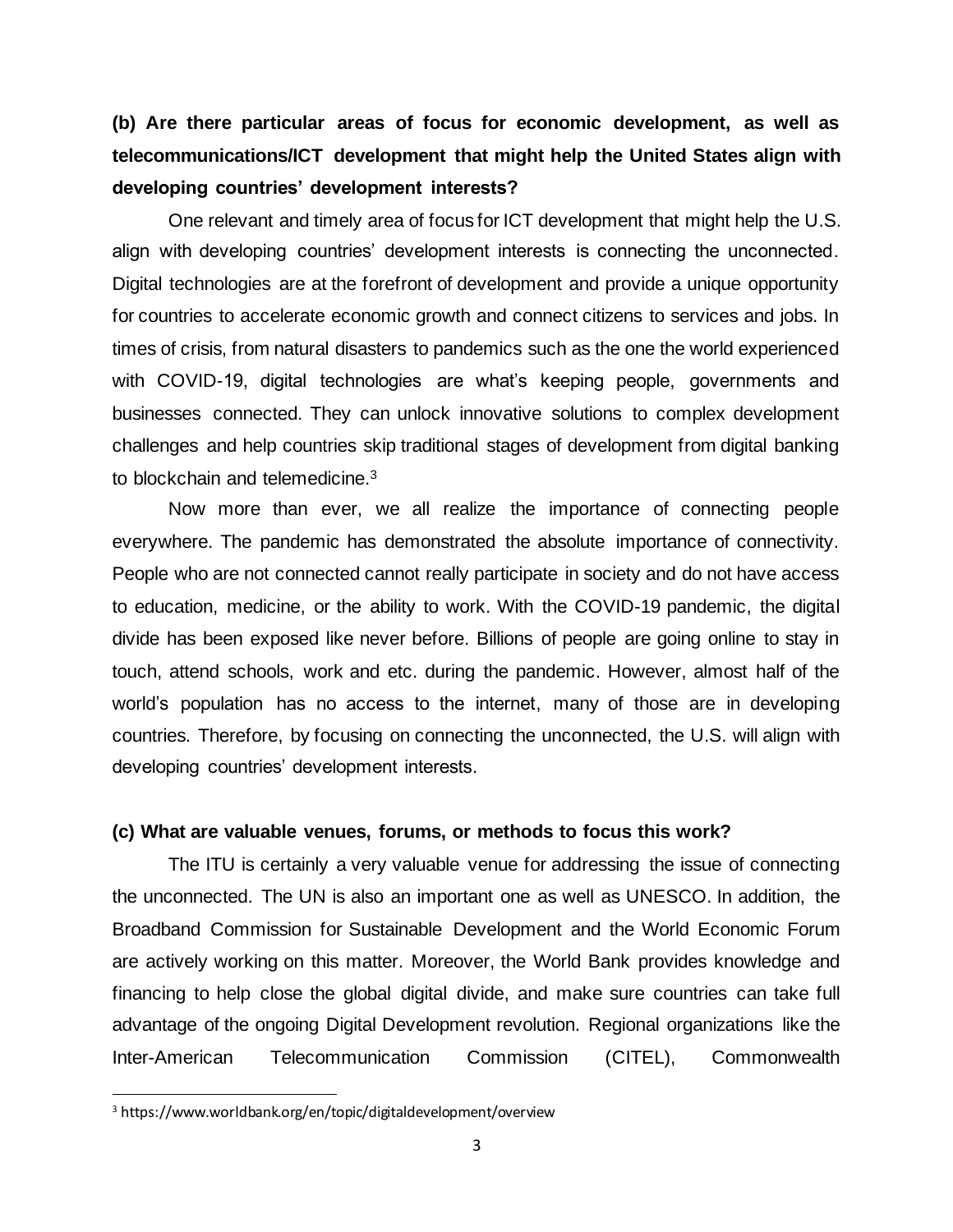Telecommunications Organization (CTO), the African Telecommunications Union (ATU), the East African Communications Organization (EACO), the Comisión Técnica Regional de Telecomunicaciones (COMTELCA), the South African Development Community (SADC), the African Union Commission (AUC), the Caribbean Telecommunications Union (CTU), the West Africa Telecommunications Regulators Assembly (WATRA) and others are also useful forums to understand the issues faced by the regions and discuss possible solutions and supporting polices.

### **2. U.S. Stakeholder Community**

#### **(a)** *In General*

#### **i. What are the challenges or barriers towards connecting the unconnected?**

Lack of coverage and financing/affordability are the main challenges towards connecting the unconnected. Over 750 million people, around 10 per cent of the global population concentrated in rural and remote areas, are still not covered by mobile broadband (a 3G connection or higher)4. This lack of coverage can be addressed by deploying solutions based on multiple technologies.

Satellite technology can play a crucial role in expanding broadband coverage across the globe, including to the hardest-to-reach corners of the Earth. In addition to their broad coverage, versatility and reliability, deployment can be relatively quick, costeffective and environmentally responsible. Satellite technology is – and will continue to be – an essential component of the plan to meet the goal of universal broadband availability. In this sense, satellite broadband technology helps make the Internet more ubiquitous, by facilitating access to the Internet in places where it has not been previously available.

Without sufficient commercial incentives it is difficult to bring connectivity to these areas. Solutions could be found through the development of public-private partnerships. National and local governments, international organizations and development banks

<sup>4</sup> https://www.gsma.com/mobilefordevelopment/wp-content/uploads/2019/07/GSMA-State-of-Mobile-Internet-Connectivity-Report-2019.pdf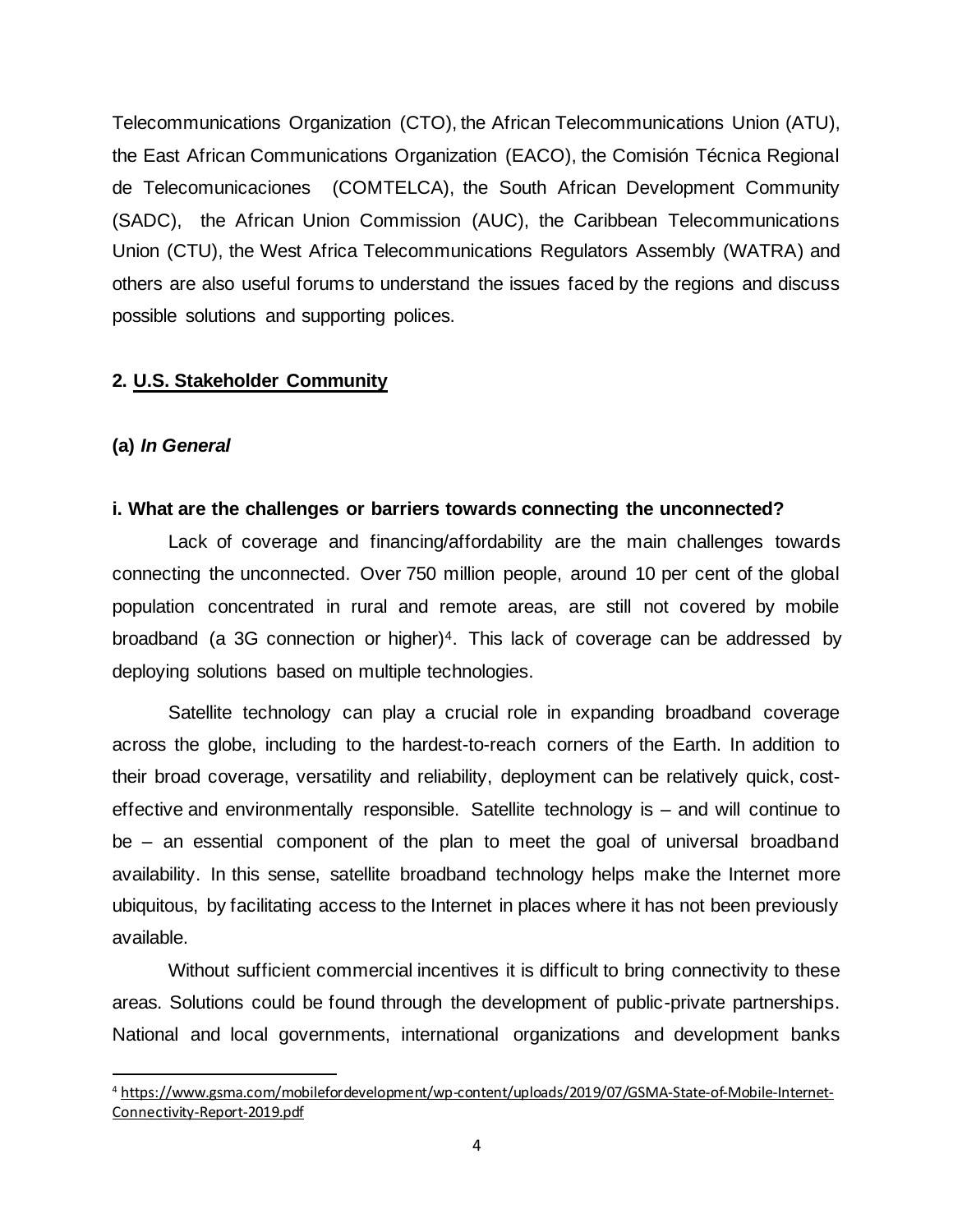should establish partnerships with the private sector. These could be in the form of government financial assistance to operators to facilitate services to less commercially viable areas. In addition, in order to attract investments governments must ensure a solid, detailed, and transparent institutional and regulatory framework and a holistic vision to implement it.

# **ii. What types of activities or projects have been most successful in building capacities of developing countries towards increasing telecommunications/ ICT development and inclusion?**

Capacity Building Programs addressing ICT issues have been very successful. For instance, the ITU Academy, which is the main online gateway to ITU's capacity development activities, brings together under one umbrella a wide range of training activities and knowledge resources in ICTs and digital development. Similarly, the World Bank Open Campus offers several online courses related to ICTs. There are many other organizations providing capacity building trainings and those are very important for developing countries.

# **iii. How can virtual platforms increase capacity building, especially since COVID– 19 began?**

Virtual platforms are playing a crucial role in increasing capacity building, particularly during the pandemic. Training by international organizations, development banks, governments, universities, and others including civil society enabled those who had connectivity access to further develop their skills and knowledge. Currently, Inmarsat is working with the ITU and the UN to train staff ahead of the hurricane season on testing and use of critical satellite equipment.

# **iv. How best can the U.S. government share its experiences and best practices on telecommunications/ICT deployment overcoming the digital divide, and other telecommunications/ICT developmental topics? In 2021? Longer term?**

The U.S. government has very valuable experience that could help other countries that are developing ICT policies and it could share its experiences and best practices on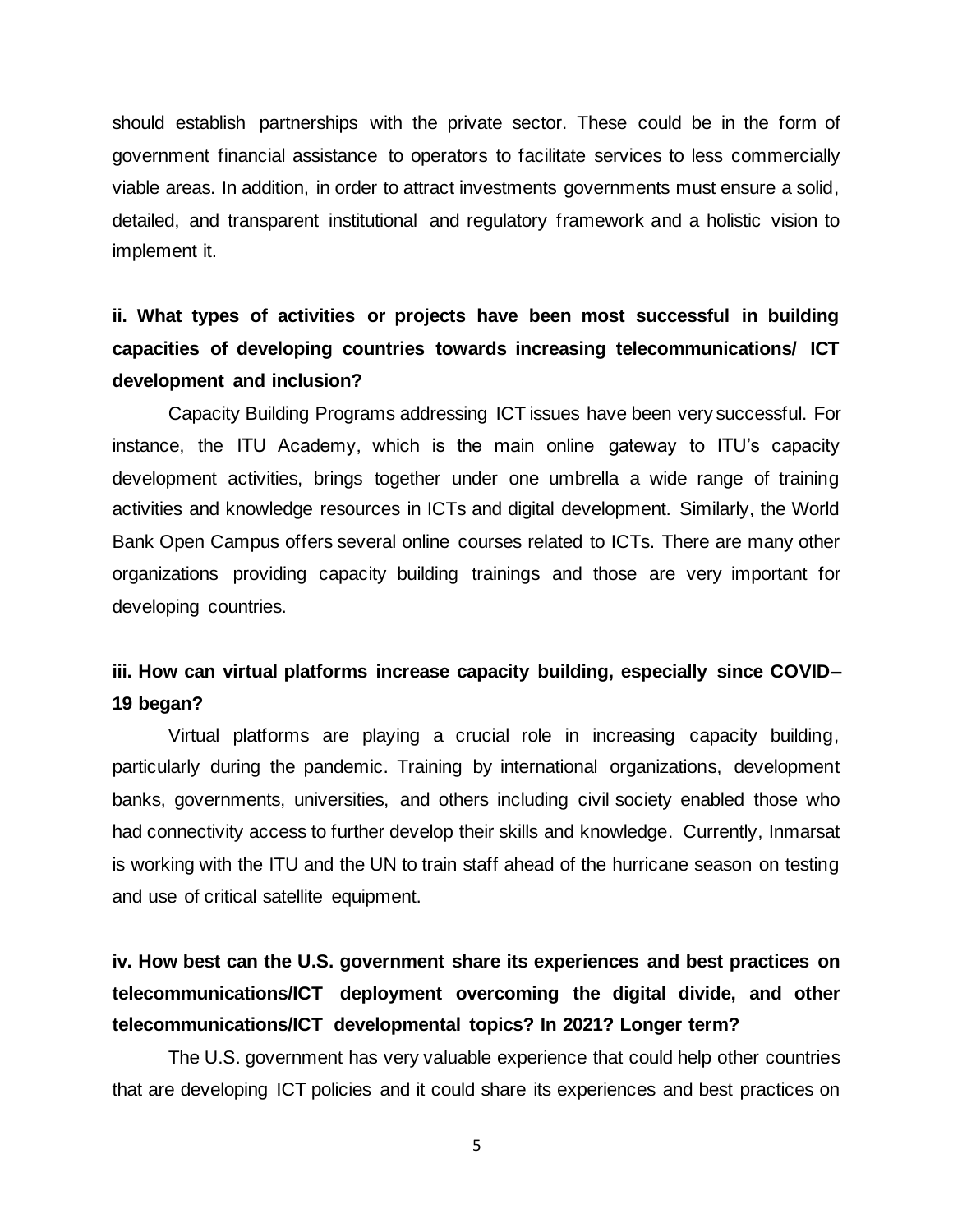telecommunications/ICT deployment overcoming the digital divide at ITU-D meetings and events as well as in capacity building events.

### **vi. What types of financing or other partnership mechanisms, including particular organizations or venues, may help advance global ICT development?**

Public-private partnerships and a multi-stakeholder approach will be key to advancing global ICT development. There are many organizations that could play an important role, including the ITU, the development banks, regional organizations, academia and the private sector. This is also one area where non-traditional stakeholder sectors such as the financial, educational, heath can collaborate with the telecom sector to great effect.

#### **3. WTDC–21**

**(a) What WTDC–21 outcomes would best help achieve the Conference's goal to connect the unconnected and to help raise awareness and mobilize resources to close the digital divide?**

When setting the strategies and objectives for the development of telecommunication/ICT, WTDC-21 should ensure that their priorities are balanced and inclusive of all technologies. WTDC-21 outcomes should encompass a holistic approach and should encourage a multi-stakeholder effort to address the issue of connecting the unconnected. WTDC-21 must avoid bringing artificial requirements because we will not close the digital divide if we maintain the same approach and keep artificial requirements.

WTDC should position itself as the most relevant cross sector/cross industry platform for development matters. WTDC should not overtake any spectrum matters or advise administrations on anything that refers to spectrum decisions. This is also true for Study Groups and ITU-D in general.

It is essential that questions in the Study Groups are relevant and aligned with the realities of different countries and regions. It is also necessary to have wide participation from different regions and industries in the positions of rapporteurs and co-rapporteurs, if

6